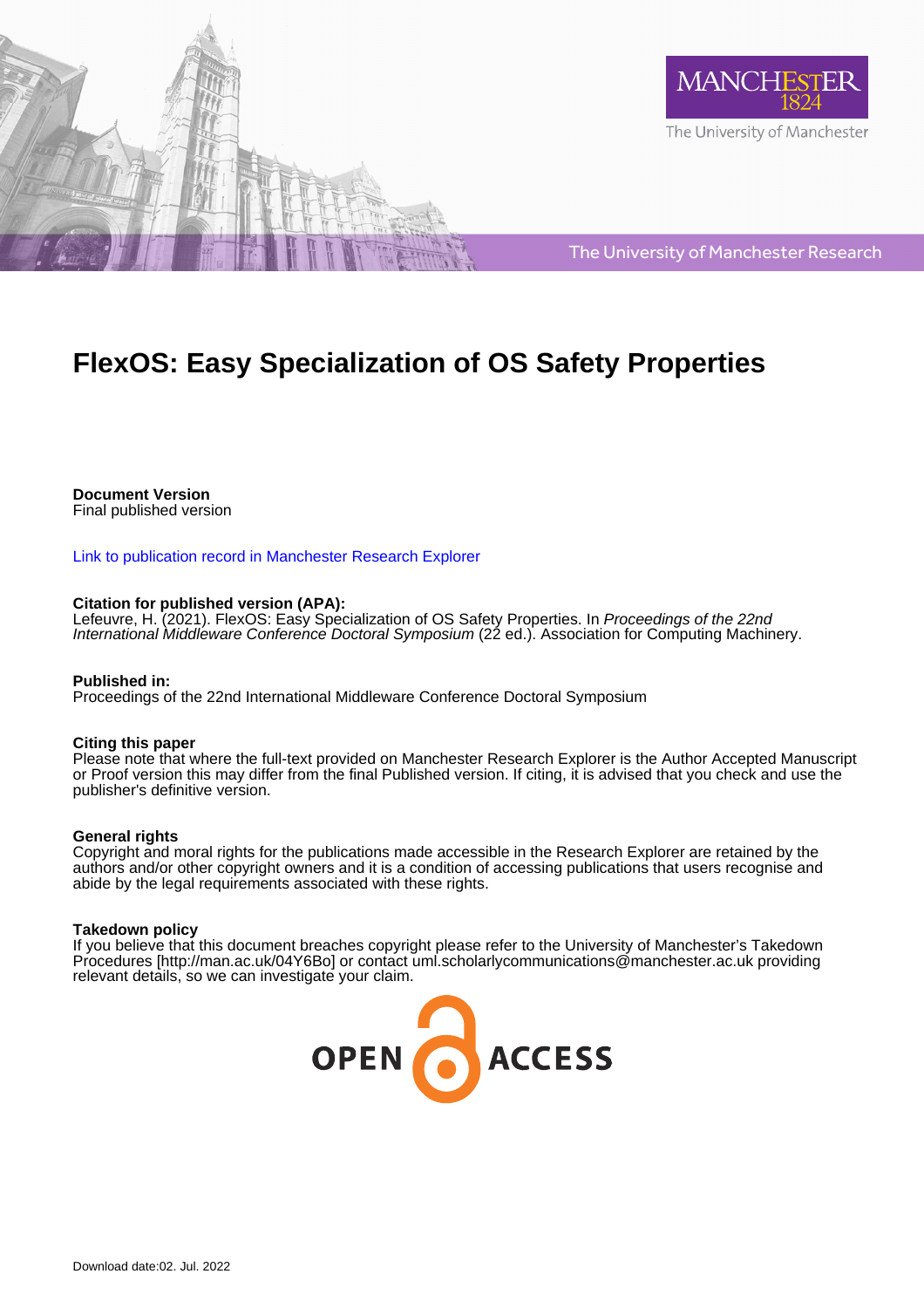## FlexOS: Easy Specialization of OS Safety Properties

Hugo Lefeuvre The University of Manchester hugo.lefeuvre@manchester.ac.uk

#### Abstract

Modern operating systems are tightly coupled to a specific isolation approach and safety mechanism. At design time, the isolation strategy is set in stone and rarely revisited later, due to prohibitive costs. This lack of flexibility hurts specialization, makes it hard to leverage new software/hardware isolation technologies, and makes the OS less resilient to attacks targeting the isolation mechanism. To address these issues we have developed FlexOS, a novel libOS approach that decouples isolation properties from the OS design. Depending on the configuration, the same FlexOS code can mimic a microkernel with multiple address-spaces, a single-address-space OS with Intel MPK compartments, or many other OS isolation approaches.

In this paper, we summarize the current state of FlexOS and present two main research avenues that we aim to explore next: automated porting to make OS safety property specialization really easy, and support for CHERI hardware capabilities to better showcase FlexOS' potential.

#### CCS Concepts

• Software and its engineering  $\rightarrow$  Operating systems; • Security and privacy  $\rightarrow$  Operating systems security.

#### Keywords

operating systems, compartmentalization, operating systems security

#### ACM Reference Format:

Hugo Lefeuvre. 2021. FlexOS: Easy Specialization of OS Safety Properties. In 22nd International Middleware Conference Doctoral Symposium (Middleware '21 Doctoral Symposium), December 6–10, 2021, Virtual Event, Canada. ACM, New York, NY, USA, [4](#page-4-0) pages. [https:](https://doi.org/10.1145/3491087.3493683) [//doi.org/10.1145/3491087.3493683](https://doi.org/10.1145/3491087.3493683)

© 2021 Copyright held by the owner/author(s). Publication rights licensed to ACM.

ACM ISBN 978-1-4503-9155-9/21/12. . . \$15.00 <https://doi.org/10.1145/3491087.3493683>

#### 1 Background and Motivation

Modern Operating Systems (OSes) are tightly coupled to one or a few specific isolation approaches and safety mechanisms. At design time, the OS developers settle for a particular set of isolation primitives and build OS services and interfaces around it. Because this decision is so deeply entangled with the structure of the OS, changing it at a later point is a very costly task.

The current OS landscape broadly consists of monolithic OSes [\[4\]](#page-4-1) which rely on user/kernel separation using the page table, microkernels [\[12,](#page-4-2) [13\]](#page-4-3) which rely on server-based isolation with page tables, and single-address-space OSes which rely on intra-address-space isolation [\[5,](#page-4-4) [11,](#page-4-5) [17\]](#page-4-6), or ditch all form ofisolation tomaximize performance [\[14,](#page-4-7) [20,](#page-4-8) [23\]](#page-4-9).Clearly, in these models, changing the isolation approach or the safety mechanism after design represents a major refactoring and potentially maintenance effort. For example, the ongoing Rust for Linux patch already changes over 30K LoC [\[22\]](#page-4-10) with tens of contributors. Kernel Mode Linux, which removes the user/kernel separation in Linux, touches over 20 subsystems, changes about 4K LoC [\[21\]](#page-4-11), and breaks numerous kernel and user functionalities.

This lack of flexibility with regards to the isolation approach and safety mechanisms poses a number of problems. First, it prevents or limits specialization. Clearly, there is no one-sizefits-all approach that can offer optimal performance and safety characteristics for all applications and use-cases; each OS model effectively represents a single point in the design space that offers a specific trade-off with regards to safety and performance. Second, the lack of flexibility regarding safety mechanisms makes it hard to leverage the many new isolation technologies that come out both in academia and in the industry: leveraging memory protection keys for microkernels is everything but trivial [\[9\]](#page-4-12), and so does using CHERI [\[25\]](#page-4-13) hardware capabilities to isolate a microkernel [\[7\]](#page-4-14) or a monolithic BSD system [\[6\]](#page-4-15). Even worse, this extensive redesign work has to be done again for every technology. Third, when primitives break (e.g., Meltdown [\[18\]](#page-4-16) for user/kernel isolation), the lack of flexibility makes it harder to find a timely and efficient answer to the vulnerability. This problem has been noticed to some extent in the industry and in the literature; recently, a few OSes such as Genode [\[8\]](#page-4-17) and CubicleOS [\[24\]](#page-4-18) attempt to bring a certain degree of flexibility to the OS design space. Unfortunately, they remain bound to a specific isolation technology (e.g., page table or Intel Memory Protection Keys – MPK [\[1\]](#page-4-19)).

Permission to make digital or hard copies of all or part of this work for personal or classroom use is granted without fee provided that copies are not made or distributed for profit or commercial advantage and that copies bear this notice and the full citation on the first page. Copyrights for components of this work owned by others than the author(s) must be honored. Abstracting with credit is permitted. To copy otherwise, or republish, to post on servers or to redistribute to lists, requires prior specific permission and/or a fee. Request permissions from permissions@acm.org. Middleware '21 Doctoral Symposium, December 6–10, 2021, Virtual Event, Canada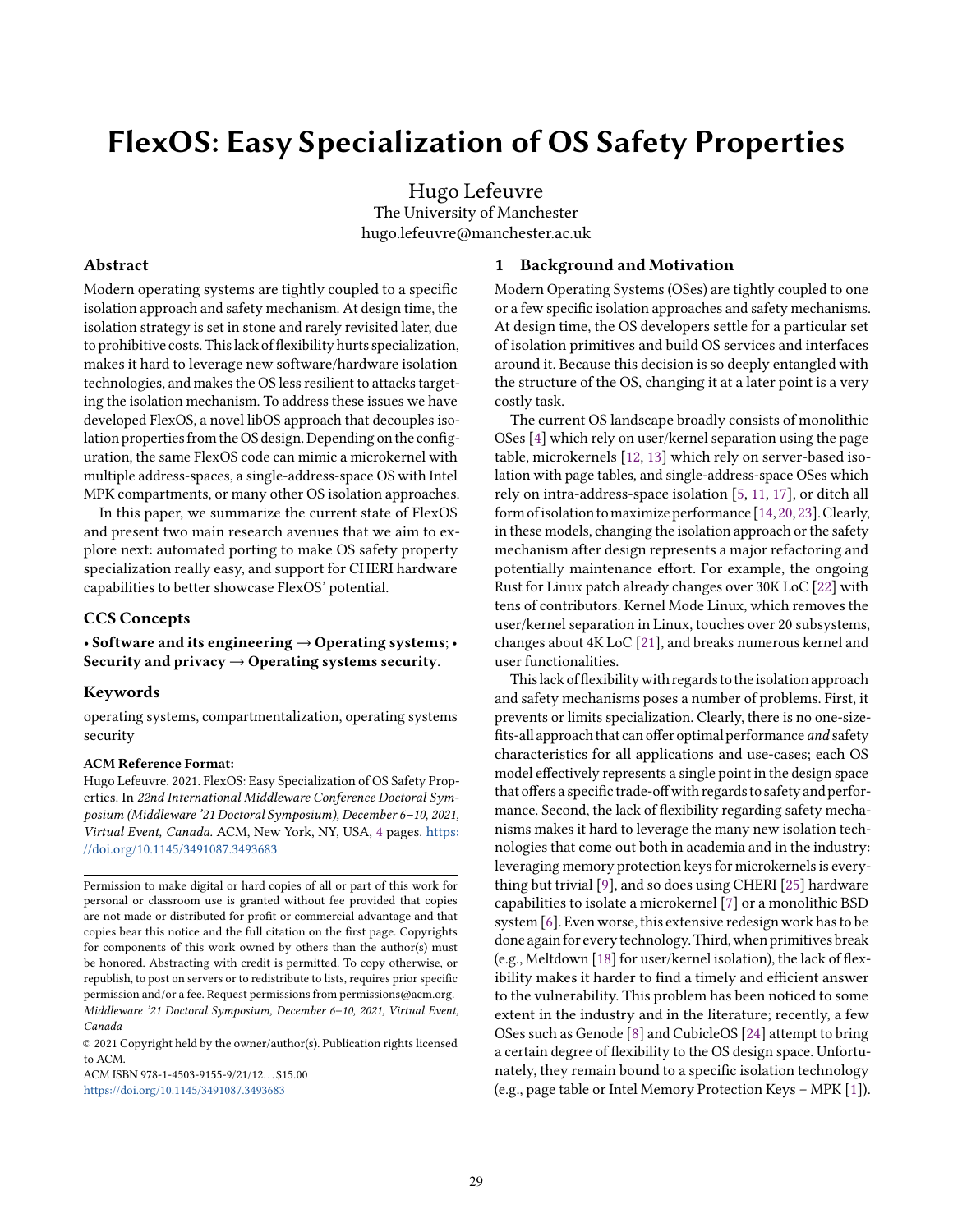Middleware '21 Doctoral Symposium, December 6–10, 2021, Virtual Event, Canada Hugo Lefeuvre Hugo Lefeuvre

In order to address these issues, we designed and implemented FlexOS [\[16\]](#page-4-20), an OS approach that enables specialization of OS isolation properties, both in terms of granularity (what is isolated from what) as well as technology (how the isolation is provided). Unlike previous approaches, FlexOS does not represent a single point in the design space, instead, it can be flexibly specialized at build-time to adopt a wide range of isolation approaches by simply changing the build configuration. In this paper, we briefly introduce FlexOS and present two future research avenues that we envision to explore: (1) automated porting to improve on FlexOS' current porting cost and make it fit for more widespread use, and (2) CHERI hardware capabilities support to fully showcase FlexOS' flexibility in the granularity and technology dimensions.

## 2 FlexOS: Flexible OS Isolation

To enable the build-time customization of the isolation granularity and mechanism, FlexOS is based on a highly modular library OS (libOS), Unikraft [\[14\]](#page-4-7). Similarly to a componentbased OS, it is composed of fine-granular, arbitrarily small and independent libraries that communicate via well-defined interfaces. Figure [1](#page-2-0) summarizes the architecture of FlexOS. FlexOS defines isolation backends that implement isolation support for a particular technology (e.g. MPK [\[1\]](#page-4-19), EPT, etc.,  $\widehat{A}$ ) in Figure [1\)](#page-2-0), core libraries that implement core OS features that constitute the trusted computing base (such as the boot code or the scheduler,  $(\widehat{B})$ , and regular kernel and user libraries (such as the filesystem, or libnginx,  $\mathbb{C}$ ).

Unlike Unikraft, where all libraries must share a single protection domain, FlexOS libraries are isolation-agnostic: the source code does not make any assumption about the isolation strategy in the final image. The ability to write code that is independent from the isolation profile is made possible by FlexOS' compartmentalization API. In FlexOS, the communication between libraries happens conceptually through abstract gates instead of usual function calls, and data shared across libraries must be allocated via abstract shared data primitives. At build time, and based on user configuration input, an isolation backend is selected  $(1)$ , and these abstract primitives are instantiated by the compiler with the backend's implementation  $(2)$  to generate an image to reflects precisely the isolation technology and granularity chosen  $(3)$ .

Since library implementations do not make any assumption aboutisolation, depending on the granularity and chosen technology, libraries can be isolated in their own compartment, or merged together with other libraries in a same compartment. The implementation of gates can also vary widely depending on the underlying technology. For instance, in the case of isolation with MPKs, gates will mainly switch the call stack and the protection key register, but in the case of microkernellike VM-based isolation, gates will place arguments in shared memory and emit a remote procedure call (RPC).

<span id="page-2-0"></span>

We have implemented and evaluated a full-featured prototype of FlexOS with backend support for Intel MPK and EPT (VMs) — an early version of which was presented at HotOS'21 [\[16\]](#page-4-20). The rest of this paper focuses on possible evolutions of this work.

#### 3 Future Research

This section presents the two main research avenues that we aim to explore next: automated porting to make FlexOS more accessible to the wider community, and support for CHERI hardware capabilities to better showcase FlexOS' flexibility.

#### 3.1 Automated Porting

As discussed in the previous section, FlexOS libraries are developed in an isolation-agnostic manner using a compartmentalization API. In practice, this means that libraries have to be ported to FlexOS, including not only kernel libraries but also userland libraries and applications. This manual porting cost is moderate — a few days for reasonably complex libraries. Although it is acceptable for a research prototype, this porting effort is still likely to hurt the adoption of FlexOS in the industry and leave the system prone to human errors. An important evolution of our work is therefore be to automate as much as possible this porting effort.

At the time of this writing, the porting of effort of FlexOS is twofold. First, gate placeholders have to be inserted. Concretely, this consists in replacing inter-library procedure calls by abstract gates, which will be later automatically replaced by the toolchain with a particular implementation (see  $\mathcal{D}$  in Figure [1\)](#page-2-0). An example of gate placeholder is given below:

sd = socket(AF\_INET, SOCK\_STREAM, 0); // before porting flexos\_gate\_r(fd, liblwip, socket, AF\_INET, SOCK\_STREAM, 0); // after porting

Doing such transformations is straightforward given the function call graph for direct calls, but significantly more complex for indirect calls (function pointers).

A second part of the porting effort consists in marking the allocation of data shared between multiple libraries with abstract shared data primitives. This means manually analyzing inter-library data flow and determine allocation sites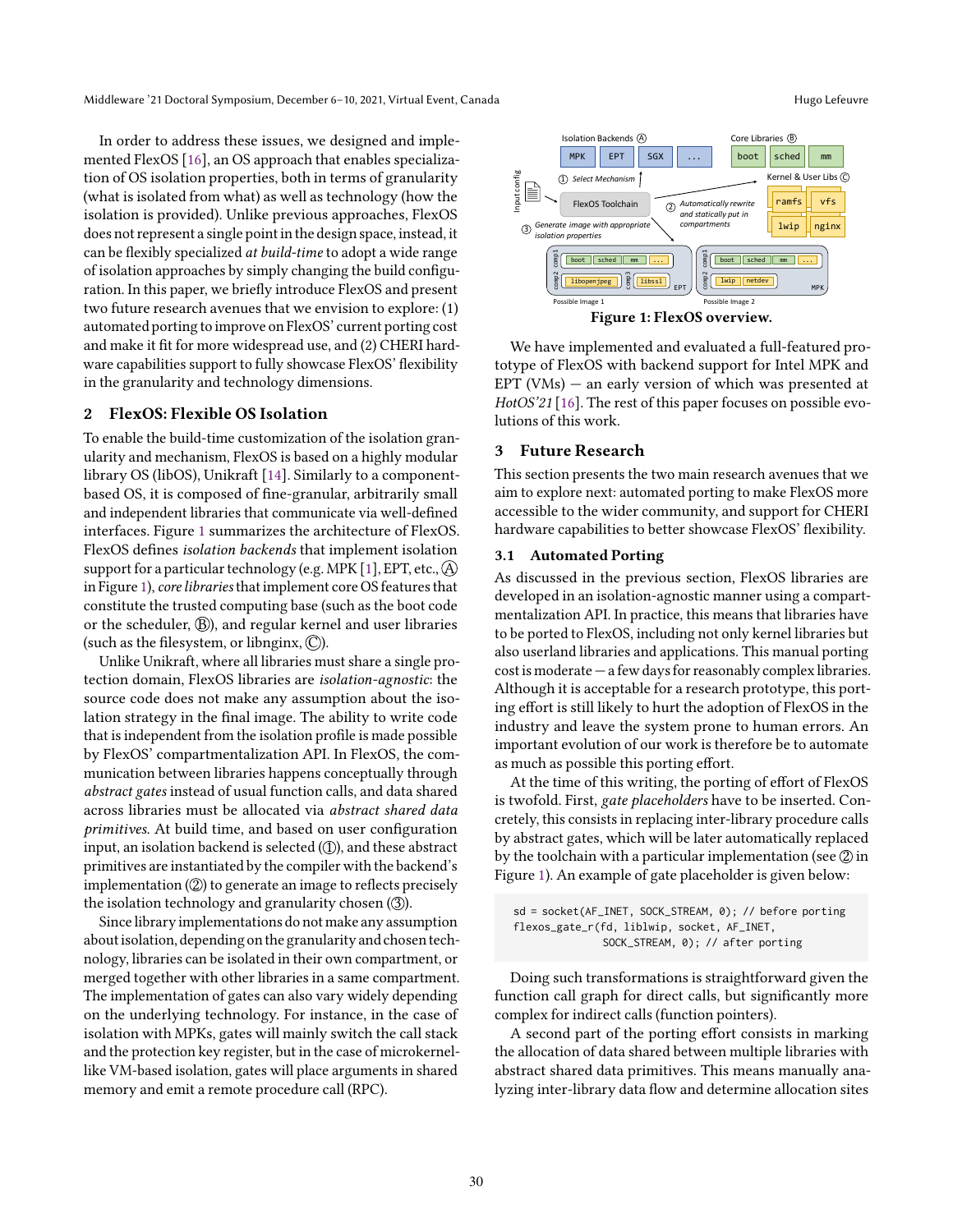that must be annotated. Both are hard problems in the general case, as they can reduced to points-to analysis, which is undecidable [\[15\]](#page-4-21). It is also a general, open problem shared by all compartmentalization frameworks. In the literature, fully automated solutions have been proposed using static analysis such as PtrSplit and Cali [\[3,](#page-4-22) [19\]](#page-4-23). Other works also present semi-automated approaches using static and dynamic analysis, such as SOAAP [\[10\]](#page-4-24).

Automated v.s. Semi-automated Approach Fully automated solutions have the advantage of offering seamless compartmentalization and significantly ease the adoption. On the other hand, they have to be conservative due to the fundamental imprecision of static analysis [\[3,](#page-4-22) [15\]](#page-4-21). Moreover, software that has not been developed with isolation in mind does not typically make a good candidate for seamless compartmentalization: if a large part of the state of the library or application is exposed in the form of shared data, then the security benefits of compartmentalization are limited and the performance impact might not be justified. Existing solutions are not able to automatically address such issues — and even if they could, expecting the developer to redesign the application to address them would be at odds with full automation. Such approaches are therefore incompatible with our goals of specialization and optimal performance. Hence, we envision an approach that features a feedback loop similar to SOAAP. In our case, however, this feedback loop would be optional.

In our approach, a static analysis pass similar to that of Cali would be applied to the libraries. The first aim would be full automation, potentially at the cost of precision, performance, and/or resource usage. However, unlike previous approaches, the static analysis would provide rich feedback to the user. Based on it, expert users could then take manual actions to increase the quality of the automatic compartmentalization by manually annotating the code or refactoring it. The porting could therefore be entirely automated, without closing the door to a feedback loop. Clearly, the goal is to get the best of both worlds: the automation of a static analysis tool, and the precision and bespoke character of a manual, expert approach.

Impact on the API The introduction of an automated compartmentalization framework would lead to the partial removal of the explicit API for an implicit one, and potentially to the introduction of additional compiler annotations to guide the compartmentalization and increase the quality of the isolation. Instead of having explicit abstract gates, cross-library function calls would implicitly translate to a gate at compile time.In the spirit of the semi-automated approach, the explicit shared data API would still be present but rather act as a guide for the static analysis approach. If data marked as shared is detected as library-local by the tool, then a warning is emitted, and the same the other way around.

#### 3.2 Support for Hardware Capabilities

With MPK and EPT, we demonstrated that a unified, flexible system can seamlessly marry very heterogeneous technologies. Nevertheless this small number of backends has its limits from a research perspective as it (1) restrains the trade-off space that we can reach (performance, safety guarantees, number of domains), and (2) insufficiently demonstrates and challenges the flexibility of FlexOS' design. We identified CHERI [\[25\]](#page-4-13) hardware capabilities as a good backend candidate to address these issues.

Motivation for CHERI support CHERI is an ISA extension that offers architectural support for capabilities. It enables for significantly smaller granularity of compartmentalization than MPK/EPT (byte level memory protection), and a theoretically unlimited number of protection domains. Adding CHERI backend support for FlexOS is interesting for this thesis for a number of reasons:

- CHERI capabilitieswould extendFlexOS' trade-off space with the ability to address confused-deputy situations, reduce data sharing, and larger numbers of domains, something that is currently impossible for architectural (MPK) and performance reasons (EPT).
- With the exception of CheriOS [\[7\]](#page-4-14), little work has been done on single-address-space OSes on capability hardware. CheriOS proposes a single-address space microkernel utilizing CHERI for process and kernel isolation. Unlike FlexOS, CheriOS takes a general-purpose approach to single-address space OSes and targets exclusively CHERI, utilizing a custom security focused hypervisor to achieve a minimal TCB. It is an open question whether the concepts developed by CheriOS can be applied directly to FlexOS' architecture.
- The flexibility of FlexOS allows it to perform fair comparison of CHERI with other hardware and softwarebased mechanisms, something that has not been performed in the literature at the time of this writing.

The choice of CHERI as a FlexOS backend is timely; the CHERI ISA extension has recently been made available for ARMv8-A (an ISA that FlexOS supports) and Morello, a prototype board, will be released in January 2022 [\[2\]](#page-4-25).

Engineering Approach Ultimately the goal would be to port FlexOS to be able to run in full capability mode, i.e. with every pointer in the code backed by a capability used to check boundaries and access rights upon dereferencing. However, a number of issues might arise due to the limited compatibility with certain C idioms commonly used in low level systems software such as OSes. Hence, we envision a transitional goal through the use of CHERI's hybrid capability mode, in which only select pointers are protected with capabilities.We plan to leverage CHERI's Default Code Capability (DCC) and Default Data Capability (DDC), defining the range of virtual address